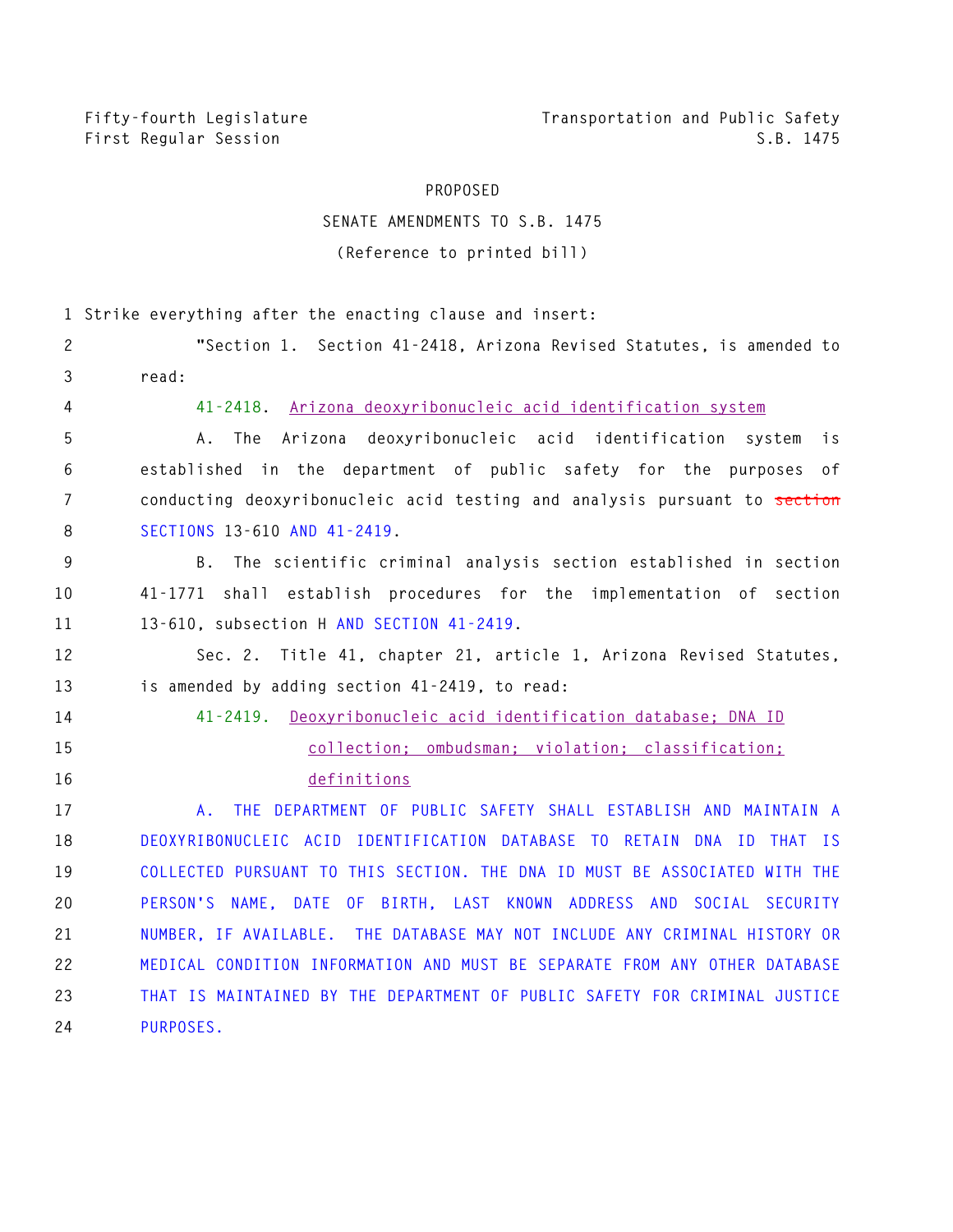**1 B. THE DEPARTMENT SHALL PUBLISH STANDARDS AND PROTOCOLS FOR THE 2 COLLECTION AND PROCESSING OF DNA ID AND FOR THE SUBMISSION OF DNA ID FOR 3 INCLUSION IN THE DATABASE. THE PROTOCOLS MUST INCLUDE:** 

**4 1. PROCEDURES FOR ACCESSING AND ANALYZING INFORMATION IN THE 5 DATABASE AND PROVIDING RESPONSES TO AUTHORIZED REQUESTS FOR IDENTIFICATION 6 OR OTHER INFORMATION.** 

**7 2. A PROCESS FOR THE COLLECTION OF AN ADDITIONAL SET OF SAMPLES IN 8 SEXUAL ASSAULT KITS FOR ANALYSIS WITH RAPID DNA IDENTIFICATION.** 

**9 C. THE DEPARTMENT SHALL DEVELOP PROCEDURES SO THAT COLLECTED 10 SAMPLES, WHICH AFTER PROCESSING MAY NOT MEET THE CRITERIA FOR INCLUSION IN 11 THE DATABASE, MAY BE SEARCHED AGAINST THAT DATABASE.** 

**12 D. THE DEPARTMENT SHALL ANNUALLY PREPARE AND PUBLISH A REPORT THAT 13 DOCUMENTS THE USE OF THE DATABASE, INCLUDING THE NUMBER OF DNA ID SAMPLES 14 IN THE SYSTEM AND THE NUMBER OF QUERIES AND GENERAL NATURE OF THE QUERIES. 15 THE REPORT SHALL BE IN THE AGGREGATE AND MAY NOT CONTAIN INFORMATION THAT 16 ALLOWS ANY PERSON WHOSE DNA ID IS IN THE DATABASE TO BE IDENTIFIED.** 

**17 E. THE DEPARTMENT SHALL APPOINT AN OMBUDSMAN TO RECEIVE, INVESTIGATE 18 AND RESPOND TO COMPLAINTS FROM ANY PERSON WHO BELIEVES THE INFORMATION 19 IDENTIFYING THE PERSON IN THE DATABASE IS INCORRECT, HAS BEEN SUBMITTED 20 WITHOUT AUTHORIZATION OR HAS BEEN USED IN AN UNAUTHORIZED MANNER. THE 21 OMBUDSMAN SHALL RECOMMEND REMEDIAL ACTIONS TO THE DEPARTMENT TO CORRECT THE 22 INFORMATION OR TO DELETE THE INFORMATION FROM THE DATABASE IF, AFTER 23 REVIEW, THE OMBUDSMAN DETERMINES THE IDENTIFICATION IS INCORRECT OR WAS 24 IMPROPERLY OBTAINED.** 

**25 F. DNA ID SHALL BE COLLECTED FROM A PERSON WHO IS REQUIRED BY LAW TO 26 SUBMIT FINGERPRINTS FOR PURPOSES OF IDENTIFICATION AS PART OF AN 27 APPLICATION FOR LICENSURE OR CERTIFICATION OR RENEWAL OF A LICENSE OR 28 CERTIFICATE IF THE PERSON HAS NOT PREVIOUSLY SUBMITTED DNA ID, AND THE 29 PERSON PROVIDES DIRECT CARE IN AN INTERMEDIATE CARE FACILITY FOR 30 INDIVIDUALS WITH INTELLECTUAL DISABILITIES.** 

**-2-**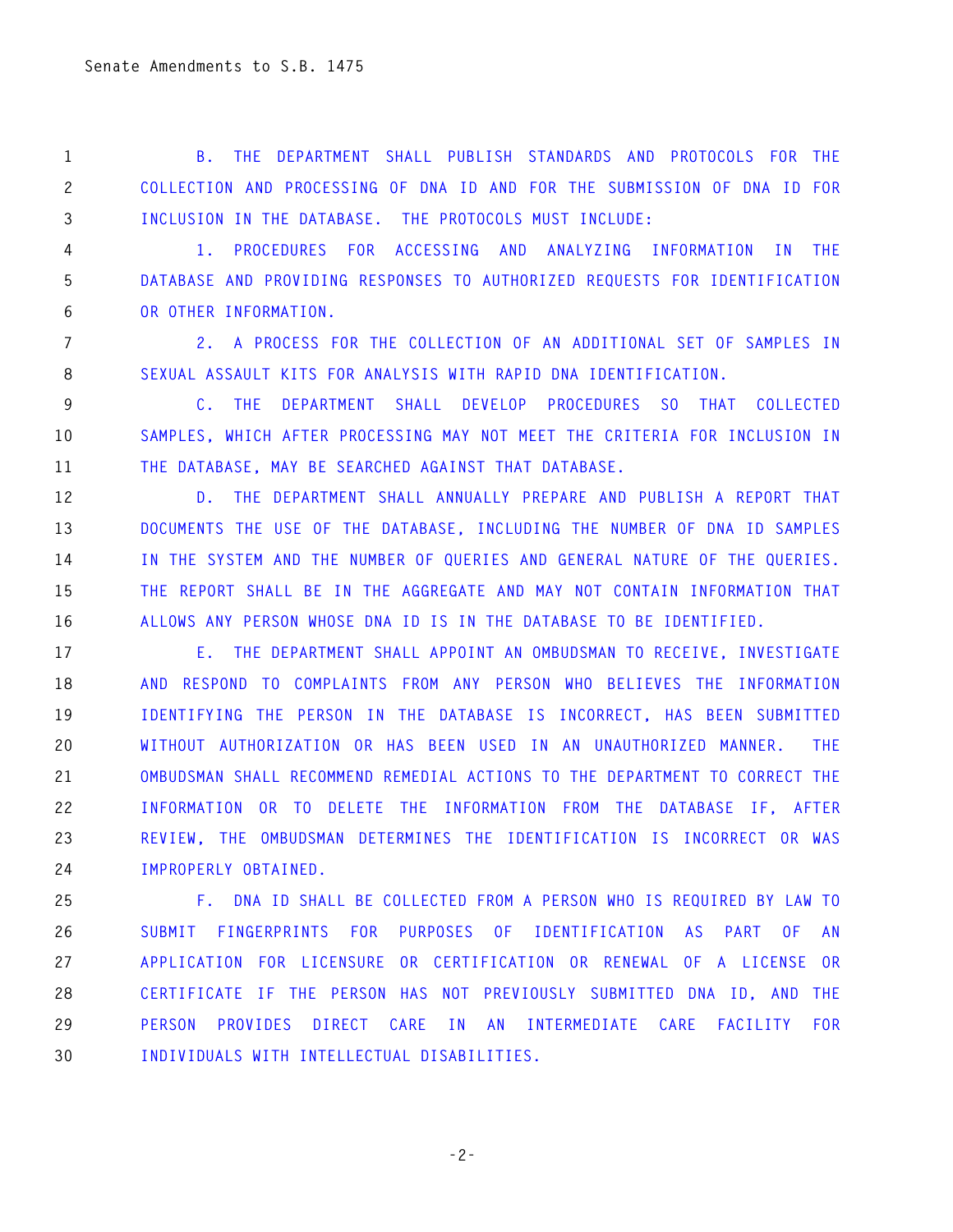**1 G. A PERSON WHO COLLECTS BIOLOGICAL SAMPLES TO GENERATE DNA ID MUST 2 COMPLETE TRAINING IN COLLECTION PROCEDURES THAT IS APPROVED BY THE 3 DEPARTMENT.** 

**4 H. A COLLECTING AGENCY:** 

**5 1. SHALL PROMPTLY PROCESS THE SAMPLE OR CAUSE THE SAMPLE TO BE 6 PROCESSED USING A RAPID DNA IDENTIFICATION INSTRUMENT THAT IS APPROVED BY 7 THE FEDERAL BUREAU OF INVESTIGATION AND THAT HAS THE CAPACITY TO RETURN 8 RESULTS IN LESS THAN TWO HOURS AND SUBMIT THE RESULTING DNA ID TO THE 9 DEPARTMENT.** 

**10 2. MAY REQUIRE THE PERSON TO SUBMIT AN ADDITIONAL SAMPLE IF THE 11 SAMPLE IS FROM A PERSON FOR USE AS A REFERENCE DNA ID AND THE FIRST SAMPLE 12 DOES NOT GENERATE A REFERENCE DNA ID CONTAINING DATA FROM AT LEAST FIFTEEN 13 OF THE TWENTY FEDERAL BUREAU OF INVESTIGATION CORE LOCI.** 

**14 3. MAY NOT TEST THE SAMPLE FOR OR SUBMIT ANY DEOXYRIBONUCLEIC ACID 15 INFORMATION OTHER THAN DNA ID. DEOXYRIBONUCLEIC ACID SEQUENCE OR SINGLE 16 NUCLEOTIDE POLYMORPHISM ARE EXPLICITLY EXCLUDED FROM SUBMISSION.** 

**17 4. SHALL ENSURE THAT THE BIOLOGICAL SAMPLE IS DESTROYED IMMEDIATELY 18 AFTER TESTING IS COMPLETE.** 

**19 5. MAY COLLECT A FEE OF UP TO \$250 FROM A PERSON WHO SUBMITS 20 BIOLOGICAL SAMPLES PURSUANT TO THIS SECTION.** 

**21 I. THE DATABASE IS NOT A PUBLIC RECORD AND MAY BE ACCESSED OR 22 SEARCHED ONLY BY THE DEPARTMENT OR A PERSON WHO IS AUTHORIZED BY THE 23 DEPARTMENT AS FOLLOWS:** 

**24 1. BY LAW ENFORCEMENT PERSONNEL FOR LEGITIMATE CRIMINAL JUSTICE 25 PURPOSES, INCLUDING INVESTIGATIONS AND CUSTODIAL FACILITY MANAGEMENT.** 

**26 2. TO MATCH DNA ID WITH OTHER DATABASES, INCLUDING CRIMINAL JUSTICE 27 RELATED DATABASES.** 

**28 3. TO SHARE DNA ID WITH OTHER GOVERNMENTAL ENTITIES OR JURISDICTIONS 29 FOR PURPOSES OF CRIMINAL LAW ENFORCEMENT, IDENTIFICATION FOR EMPLOYMENT, 30 LICENSING, DEATH REGISTRATION, MISSING PERSONS IDENTIFICATION, 31 IDENTIFICATION OF PERSONS USING ALIASES OR OTHER MULTIPLE IDENTITIES OR 32 OTHER USES SPECIFICALLY AUTHORIZED BY THE DEPARTMENT.**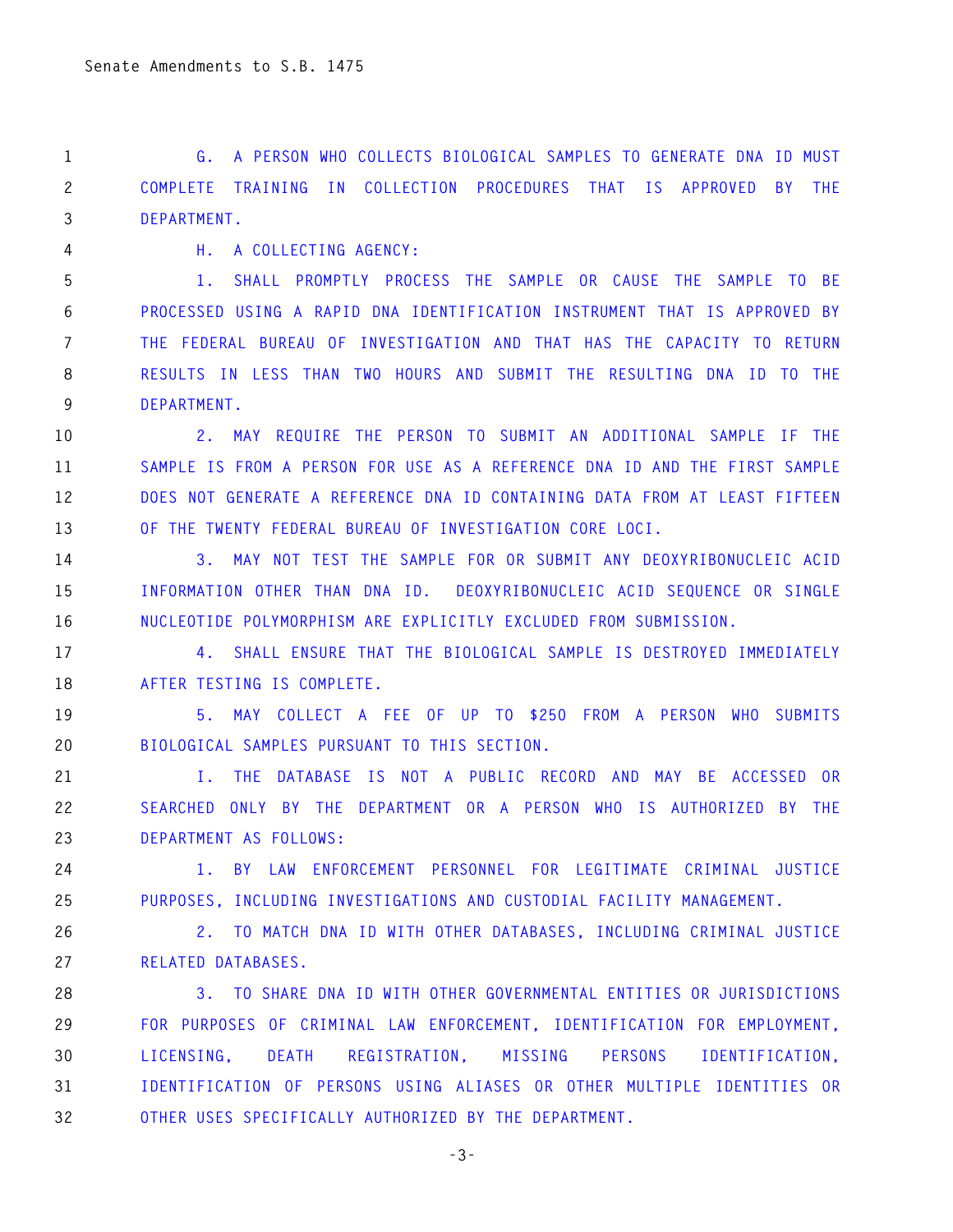**1 4. ON THE ISSUANCE OF A VALID COURT ORDER FROM A COURT OF COMPETENT 2 JURISDICTION.** 

**3 5. FOR A LEGITIMATE RESEARCH STUDY THAT IS APPROVED BY THE 4 DEPARTMENT AND THAT ENSURES THAT THE RESEARCH IS RESTRICTED TO AGGREGATE 5 INFORMATION THAT CANNOT BE CONNECTED TO ANY INDIVIDUAL DNA ID.** 

**6 J. THE DATABASE MAY NOT BE USED FOR THE STORAGE OF A 7 DEOXYRIBONUCLEIC ACID SEQUENCE OR A SINGLE NUCLEOTIDE POLYMORPHISM OR TO 8 CREATE A GENETIC PROFILE.** 

**9 K. A PERSON WHO KNOWINGLY USES INFORMATION IN THE DATABASE OR 10 ACCESSES THE DATABASE FOR AN UNAUTHORIZED PURPOSE IS GUILTY OF A CLASS 2 11 MISDEMEANOR.** 

**12 L. FOR THE PURPOSES OF THIS SECTION:** 

**13 1. "COLLECTING AGENCY" MEANS A LOCAL OR STATE LAW ENFORCEMENT 14 AGENCY, MEDICAL EXAMINER OR OTHER AGENCY AUTHORIZED BY THE DEPARTMENT TO 15 COLLECT BIOLOGICAL SAMPLES AND PROCESS THE SAMPLES TO GENERATE DNA ID.** 

**16 2. "DATABASE" MEANS THE DEOXYRIBONUCLEIC ACID IDENTIFICATION 17 DATABASE.** 

**18 3. "DEPARTMENT" MEANS THE DEPARTMENT OF PUBLIC SAFETY.** 

**19 4. "DNA ID" MEANS A HUMAN IDENTIFICATION MEASUREMENT THAT IS BASED 20 ON THE SIZE OF A SET OF SHORT TANDEM REPEATS IN THE GENOME OF A PERSON THAT 21 IS OBTAINED FROM A BIOLOGICAL SAMPLE BY SHORT TANDEM REPEAT AMPLIFICATION 22 AND ELECTROPHORETIC SIZING AND THAT IS GENERATED FROM A NONCODING PORTION 23 OF DEOXYRIBONUCLEIC ACID THAT DOES NOT CONTAIN ANY INFORMATION, OTHER THAN 24 GENDER, ABOUT A PERSON'S PHYSICAL CHARACTERISTICS OR MEDICAL CONDITIONS.** 

**25 5. "GENETIC PROFILE" MEANS A DESCRIPTION OF A PERSON'S GENETIC CODE 26 THAT IS DEVELOPED THROUGH DEOXYRIBONUCLEIC ACID SEQUENCING OR SINGLE 27 NUCLEOTIDE POLYMORPHISM TECHNOLOGIES AND THAT CONTAINS INFORMATION ABOUT 28 THAT PERSON'S PHYSICAL CHARACTERISTICS OR MEDICAL CONDITIONS.** 

**29 6. "RAPID DNA IDENTIFICATION" MEANS THE FULLY AUTOMATED GENERATION 30 OF DNA ID WITHOUT HUMAN HANDLING OR HUMAN DATA INTERPRETATION.** 

**-4-**